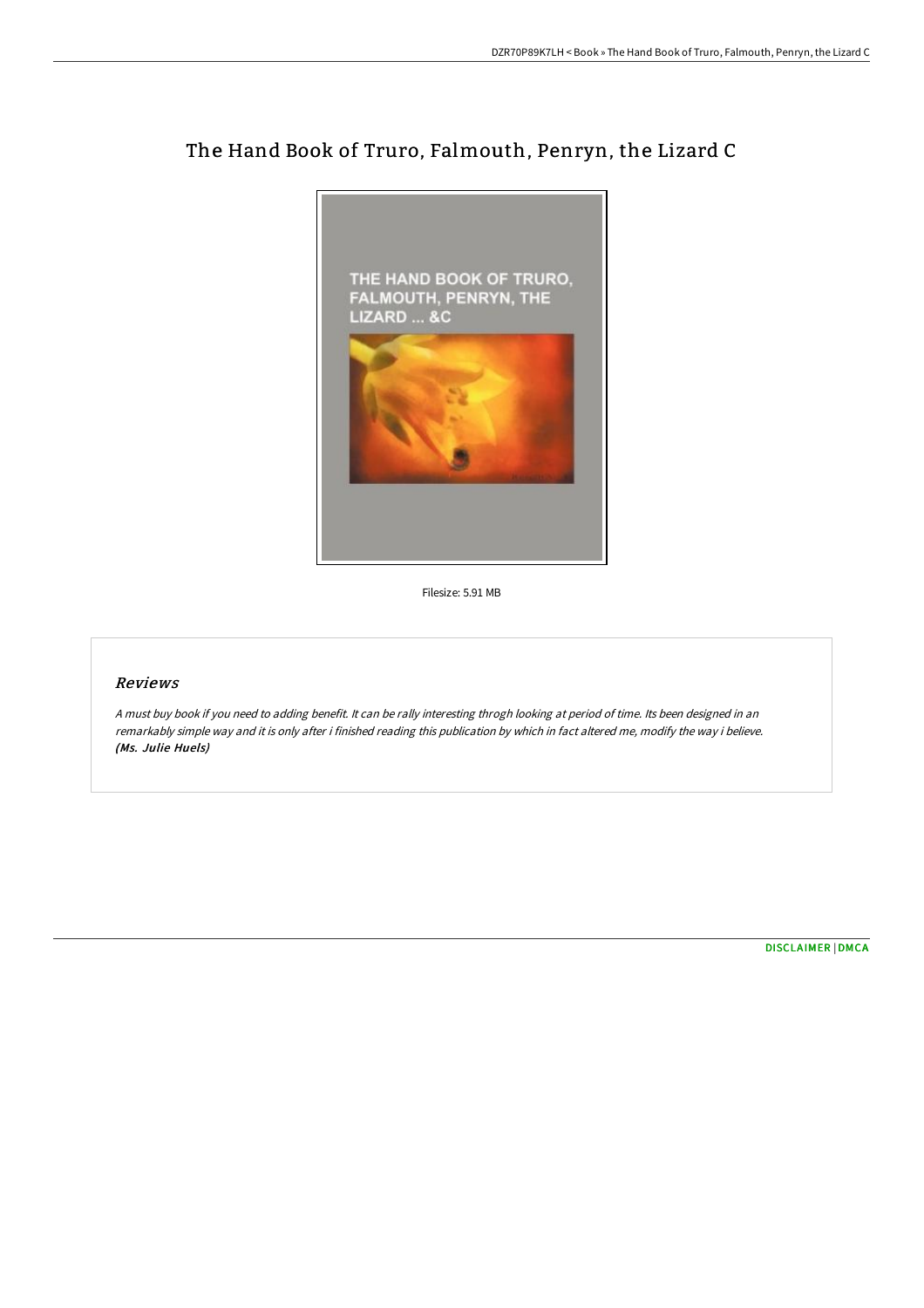#### THE HAND BOOK OF TRURO, FALMOUTH, PENRYN, THE LIZARD C



Rarebooksclub.com, United States, 2012. Paperback. Book Condition: New. 246 x 189 mm. Language: English . Brand New Book \*\*\*\*\* Print on Demand \*\*\*\*\*.This historic book may have numerous typos and missing text. Purchasers can download a free scanned copy of the original book (without typos) from the publisher. Not indexed. Not illustrated. 1860 Excerpt: .branches, c. In the evening, a select party of ladies and gentlemen assemble in the ball-room, and continue the dance till a late hour. Latterly all the ancient customs of this day have not been strictly observed. A delightful walk of somewhat less than a mile, through park-like grounds, on the south of the town, will bring the Stranger to the banks of the LOE POOL, The largest lake in this part of the kingdom, around which the scenery is very picturesque and beautiful. The Pool is supplied by the river Cober and other streams which flow down from the adjacent country, and is separated from the sea by a singular bar of shingle, through which the water is strained. During the winter season, it sometimes happens, that the Pool overflows, and inundates the lower part of the town of Helston, and stops some mills on its margin; in this case, a passage is cut through the bar in order to allow the excess of water to flow out freely into the sea. Connected with this necessity for opening the bar is a curious custom. The Mayor of Helston, on behalf of the distressed millers and his townspeople, makes application to the Lord of the Manor, at Penrose (on the lake) for leave to cut a channel through this shingle, which is granted on the presentation of two leather purses, containing three halfpence each, which are stored up with becoming reverence at Penrose, the seat of...

 $\mathbb{R}$ Read The Hand Book of Truro, [Falmouth,](http://www.bookdirs.com/the-hand-book-of-truro-falmouth-penryn-the-lizar.html) Penryn, the Lizard C Online  $\begin{array}{c} \hline \end{array}$ Download PDF The Hand Book of Truro, [Falmouth,](http://www.bookdirs.com/the-hand-book-of-truro-falmouth-penryn-the-lizar.html) Penryn, the Lizard C